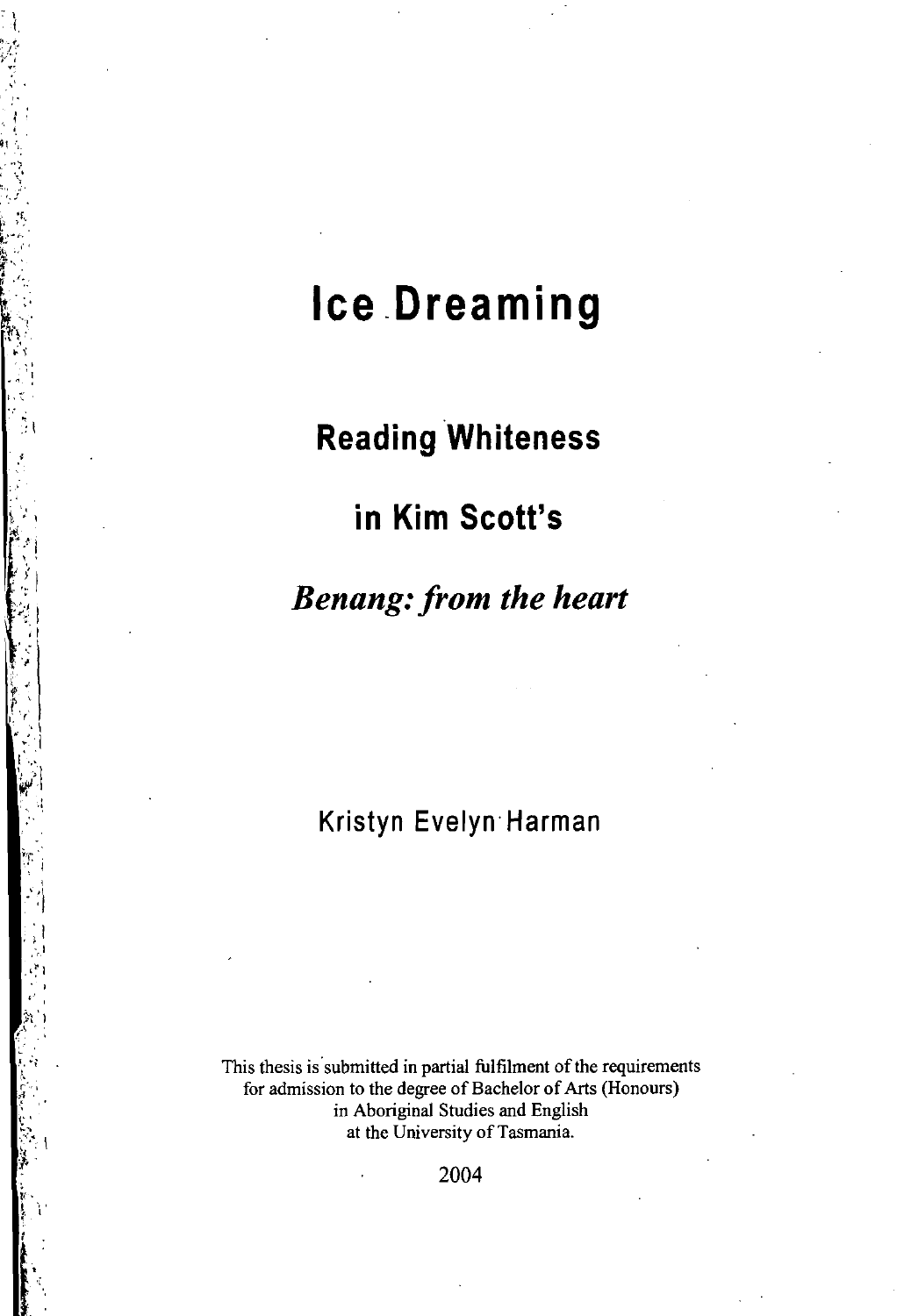This work is dedicated to D.M. Also for Eleanor and Zoë, my light and my life.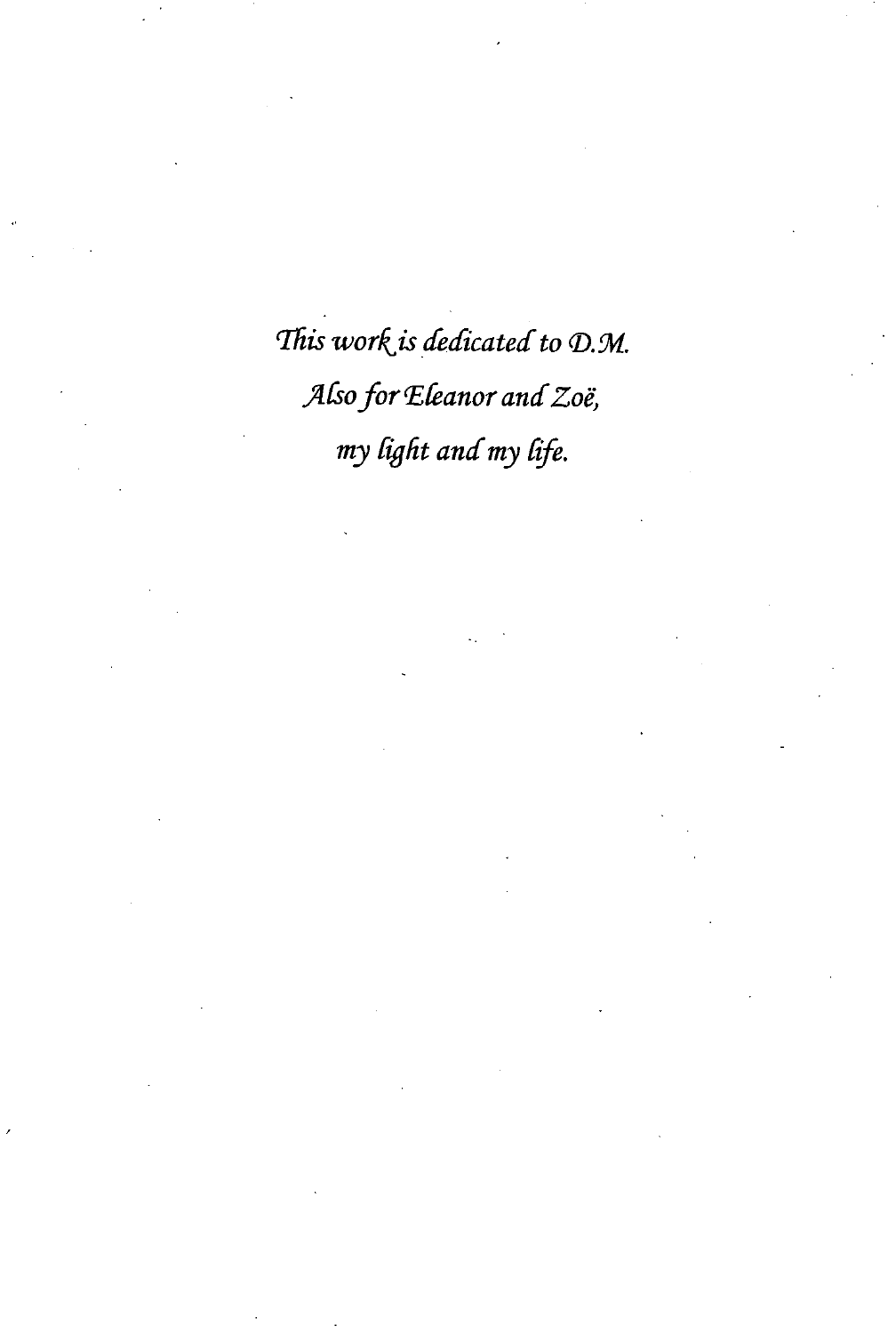This thesis contains no material which has been accepted for a degree or diploma by the University or any other institution, except by way of background information and duly acknowledged in the thesis, and to the best of my knowledge and belief no material previously published or written by another person except where due acknowledgement is made in the text of the thesis.

Kris Harman<br>28 may 2004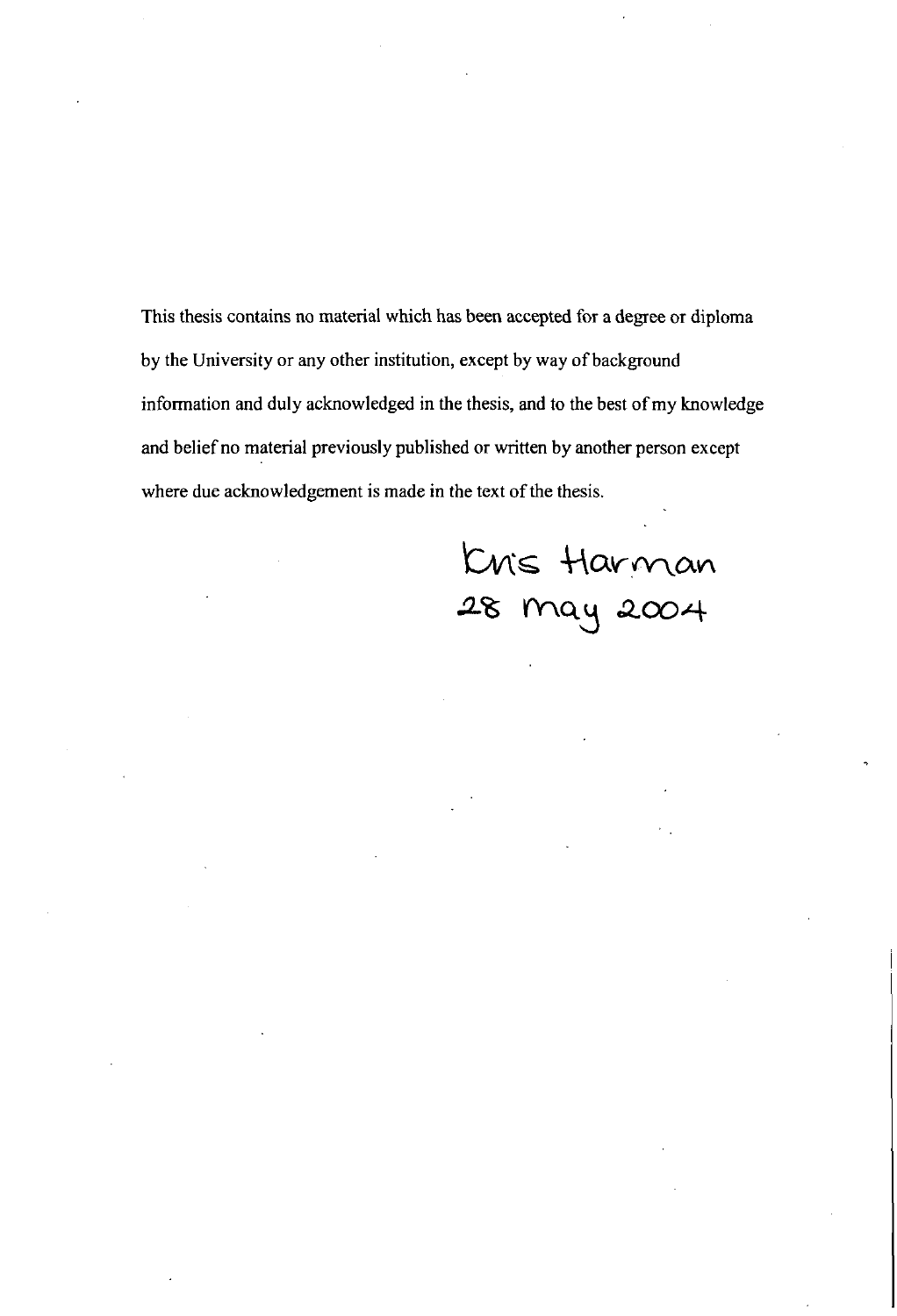#### **Abstract**

Through a close reading of Kim Scott's *Benang: from the heart,* this thesis interrogates what whiteness in an Australian colonial context looks like from an Aboriginal perspective. Its central proposition is that Scott's narrator, Harley, discovers whiteness as a consequence of discovering his Aboriginality. It suggests whiteness is imbued with a power that arises through its invisibility and its ability to racialise and circumscribe non-white others. When this process is reversed, and whiteness is made visible, its power is diminished. Harley (re)places whiteness into an Aboriginal paradigm from within which he imagines a syncretic future for Australia.

 $\mathbf{i}$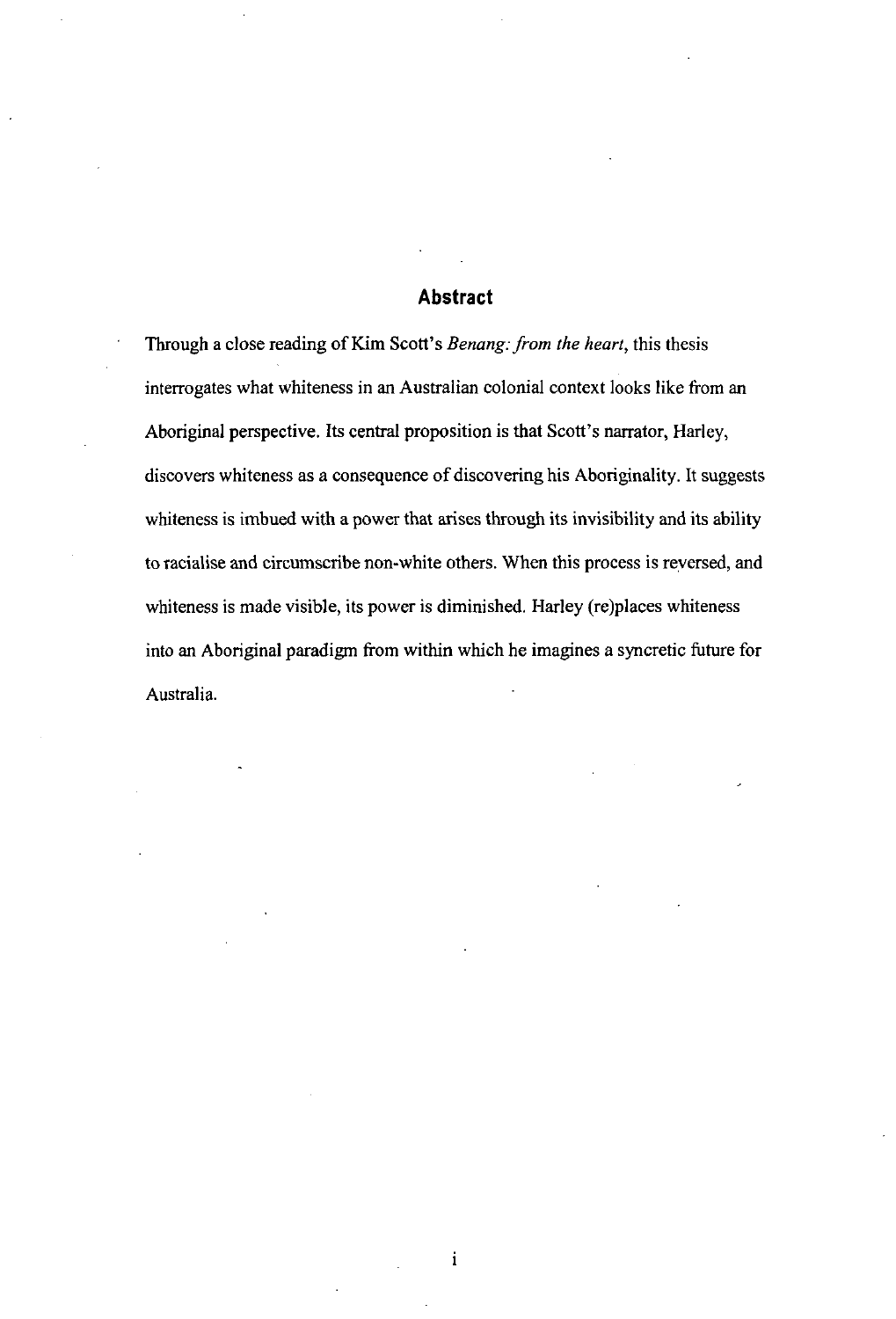#### Acknowledgements

The preparation of this Honours thesis has been greatly assisted through the professional input of my supervisors, Dr. Mitchell Rolls and Dr. Anna Johnston. Thanks must also go to past and present academic staff from Riawunna and the School of English whose teaching and mentoring have contributed in so many ways to this work. My gratitude is also extended to the administrative staff and librarians who have been generous with their assistance throughout the course of this project. Special acknowledgement is due to Riawunna for the provision of an office space and generous assistance with photocopying and binding. Acknowledgement is also due to the School of English for kindly assisting with

photocopying during the course of this thesis.

ii